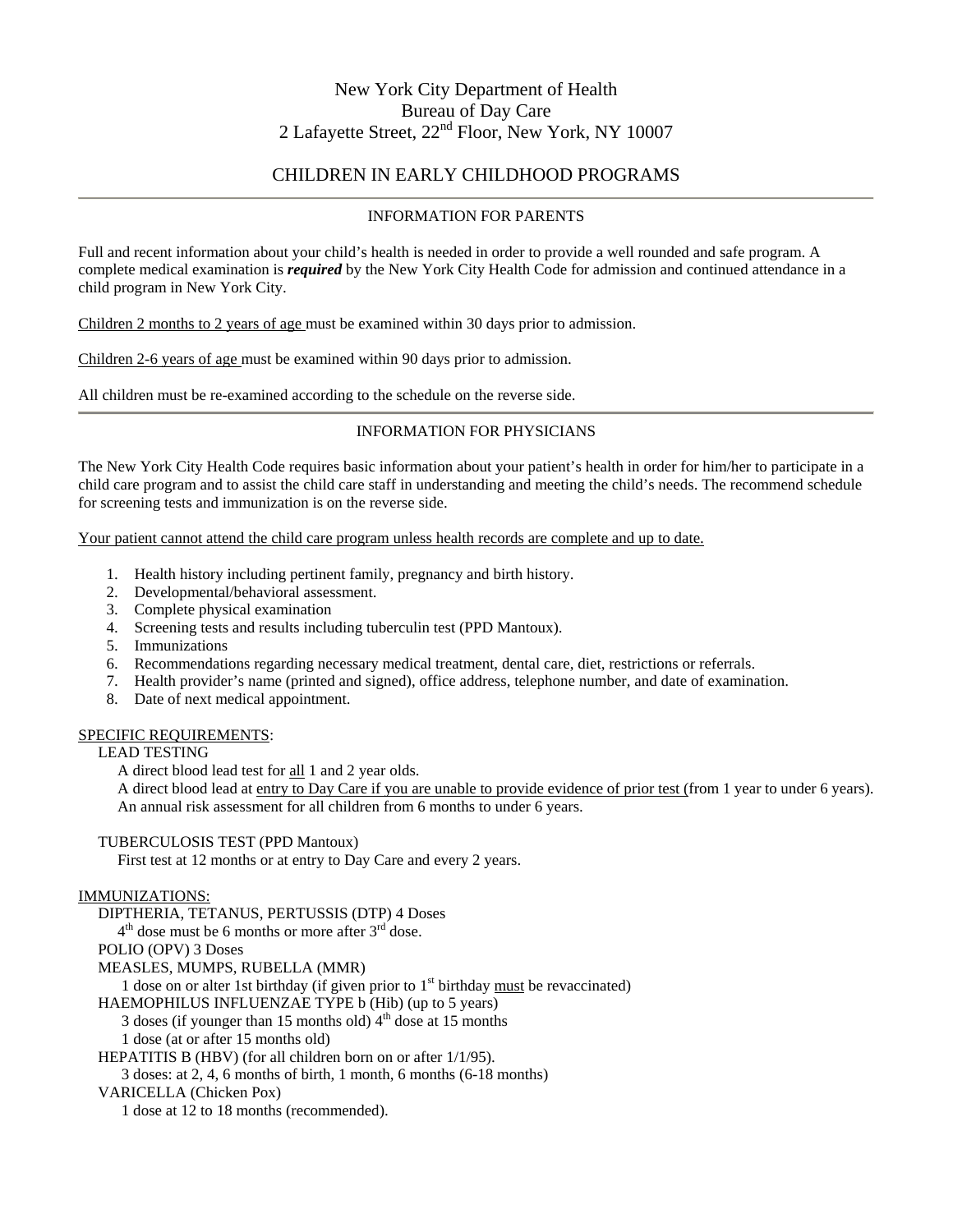# Pre-Kindergarten **Requirements**

 4 doses of DTaP (Diptheria, Tetanus, and acellular Pertussis) DTP, DT

 $\checkmark$  fourth dose must be at least six months after the third dose

- 3 doses of Polio (OPV or IPV)
- **1 dose of MMR (Measles, Mumps, and Rubella)**  $\checkmark$  administered on or after the first birthday
- Hib (Haemophilus Influenzae Type b)  $\checkmark$  3 doses before 15 months of age

or

 $\checkmark$  1 dose on or after 15 months of age

- 3 doses od HBV (Hepatitus B Vaccine)  $\checkmark$  for children born on or after 01/01/95
- 1 dose of Varicella (Chickenpox)
	- $\checkmark$  for all children born on or after 01/01/2000
	- $\checkmark$  administered on or after the first birthday